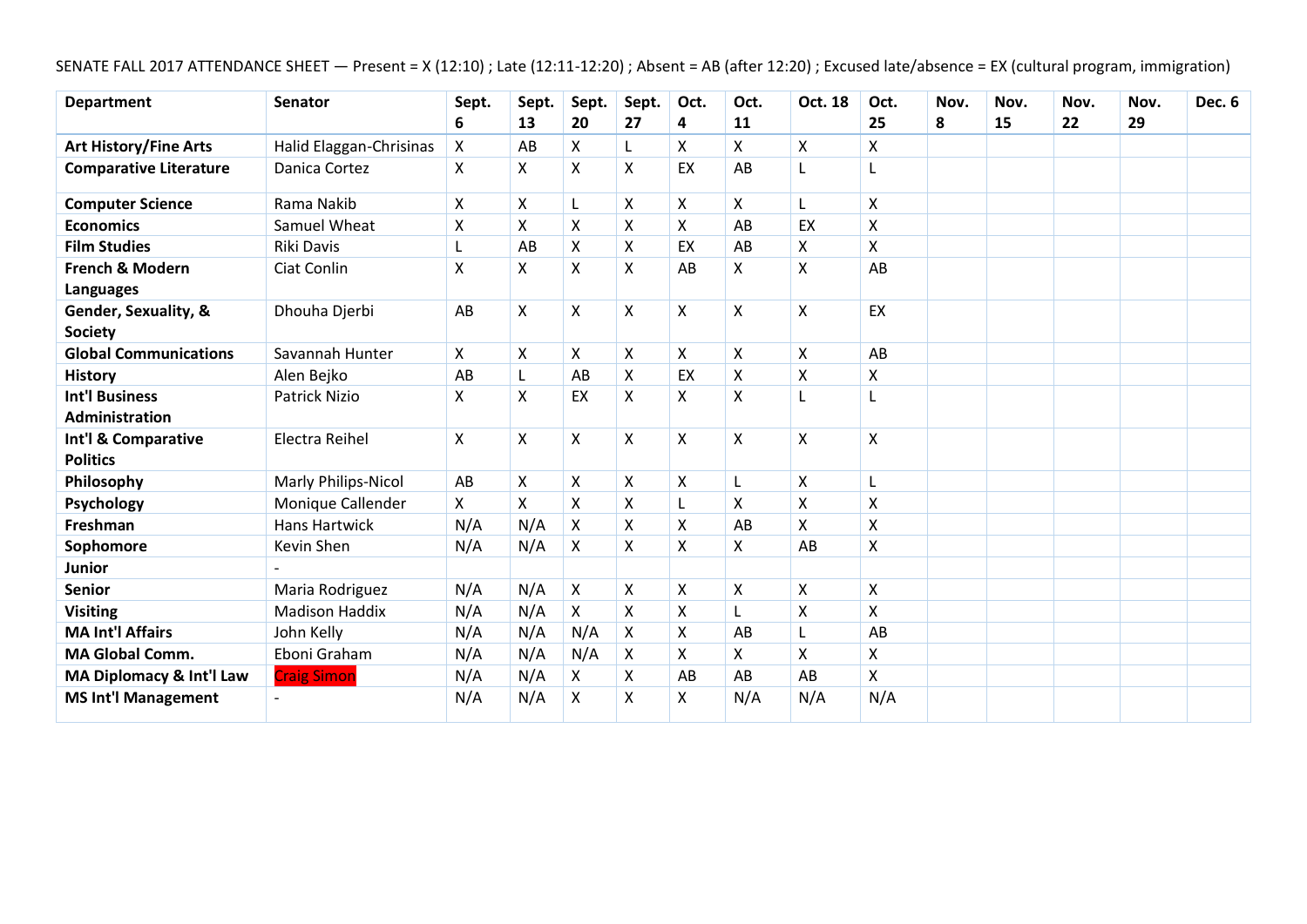# SGA Senate Minutes for 25 October 2017

# Taken by GSC Communications Director Alex Bilodeau

## 12:12 - Attendance 13/24 Quorum Met, Senate Begins

## 12:13 - Sports Presentation – Chiara Amor

- Sports event  $25<sup>th</sup>$  of November AUP Gives Back
- Four competitive sports activities
- Captains Committee meets to organize events, budget of  $\epsilon$ 2,000, not including sports budget
- Yoga/Wellness Room PL 6
	- o Yoga Thursday at 2pm
	- o Meditations Tuesday at 3:30
- The wellness room is open to any club, send an email so that it can be scheduled.
	- o Email: Ashkan [sdaffye@aup.edu](mailto:sdaffye@aup.edu)
	- o Open to students when not being used by other clubs
- Are there yoga mats already available?
	- o Yes.

## 12:20 - AUP Gives Back Presentation – Senior Rep Maria Rodriguez

- Events Line up
	- o Tuesday afternoon: La Chorba
	- o Tuesday Night: silent auction
	- o Wednesday: Senate Charity Clubs Showcase
	- o Thursday: Thanksgiving
	- o Friday: Night of Comedy
	- $\circ$  Sign-ups to volunteer contact Maria at sga\_service@aup.edu
- NEED ATTENDANCE: Please come people.
	- o La Chorba volunteers for delivery.
		- Volunteers to take orders
			- Anyone interested in doing this, Jasmine would like to demonstrate how she promoted the event by going "doorto-door" and reaching out to professors and staff "one-onone"
		- Tell people to come!
		- What we hope to do is provide funds for them to provide soup for needy. They provide us soup for students to buy. Suggest  $\epsilon$ 5 donation. Anything above that wins a tote bag!
	- o Silent Auction: attendance, volunteers (for set up and clean up)
		- Promotion
		- Any connections to people/business that are willing to contribute
		- Hibaq and Africa Tikun to come speak with Senate
	- o Service club spotlight session:
		- Attendance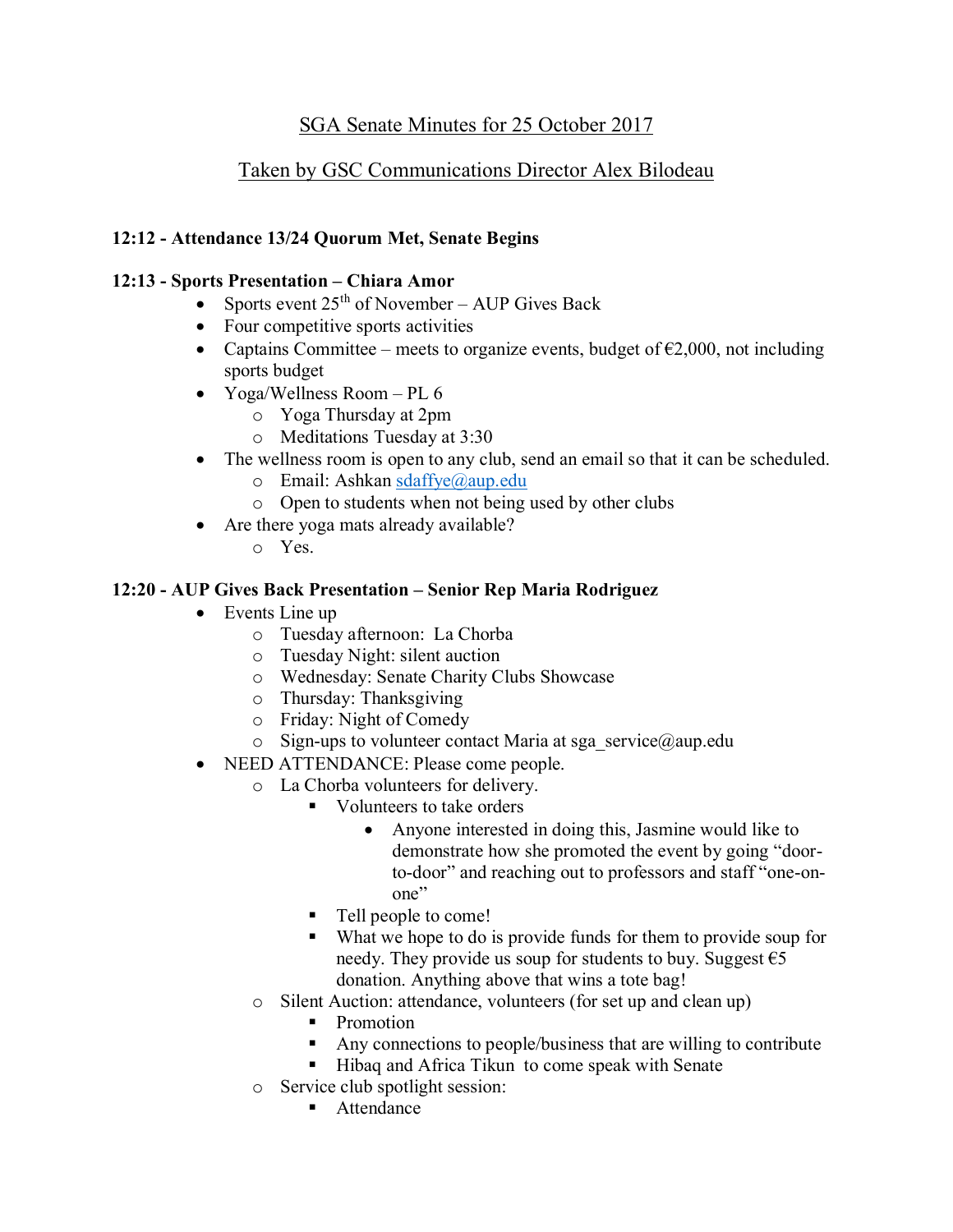- o Thanksgiving
	- Attendance,
	- Donations
	- **EXECUTE:** Service chair raising awareness of donation table
- o Night of Comedy
	- Attendance
	- Ushers
	- Volunteers for set up and clean up
	- Who are the comedians?
		- Noman Hossney... and others.
- o AUP Games
	- $\blacksquare$  Mini Games & Faculty vs student basketball (if space available)
	- **Attendance**
	- **Promotion**
	- Asking faculty/staff to participate
- Who reads the recap?
	- o No one
	- o Why do we do it then?
		- Because this makes a paper trail
		- **•** There's always an action section YOUR HOMEWORK PEOPLE
			- Copy and paste Charity week event email to professors
		- Flyers for AUP games physical, face to face no new emails
- If you have the ability to cook or bake anything bring them in on the AUP games day.
	- o Contact Anamaria to donate baked good for AUP game days
- Contact Maria to volunteer by email [sga\\_service@aup.edu](mailto:sga_service@aup.edu)
- Attendance for events for Senate members

# 12:45 - ACC Presentation & Budget Requests

- Latino America Food Stand Requesting  $£165$ 
	- o Raising funds for Puerto Rico Aid
	- o Working with Local organization Compromentidos
	- o Donations to bring back electricity, rebuild, jumpstart communities
		- Marly Group for all latino countries?
			- Yes, to give knowledge about latino America in the international environment of AUP
			- Did you discuss splitting the funding with Puerto Rico and Venezuela?
				- o This event for Puerto Rico, future events for other causes
	- o Maria: motion to **Allocate**  $\epsilon$ 165 to Latino America
		- Motion passes and **budget approved.**
- SAID: Immigration VS Emigration talk
	- o Tonight 10/25, 5-6pm
	- o Club about dialogue about international community.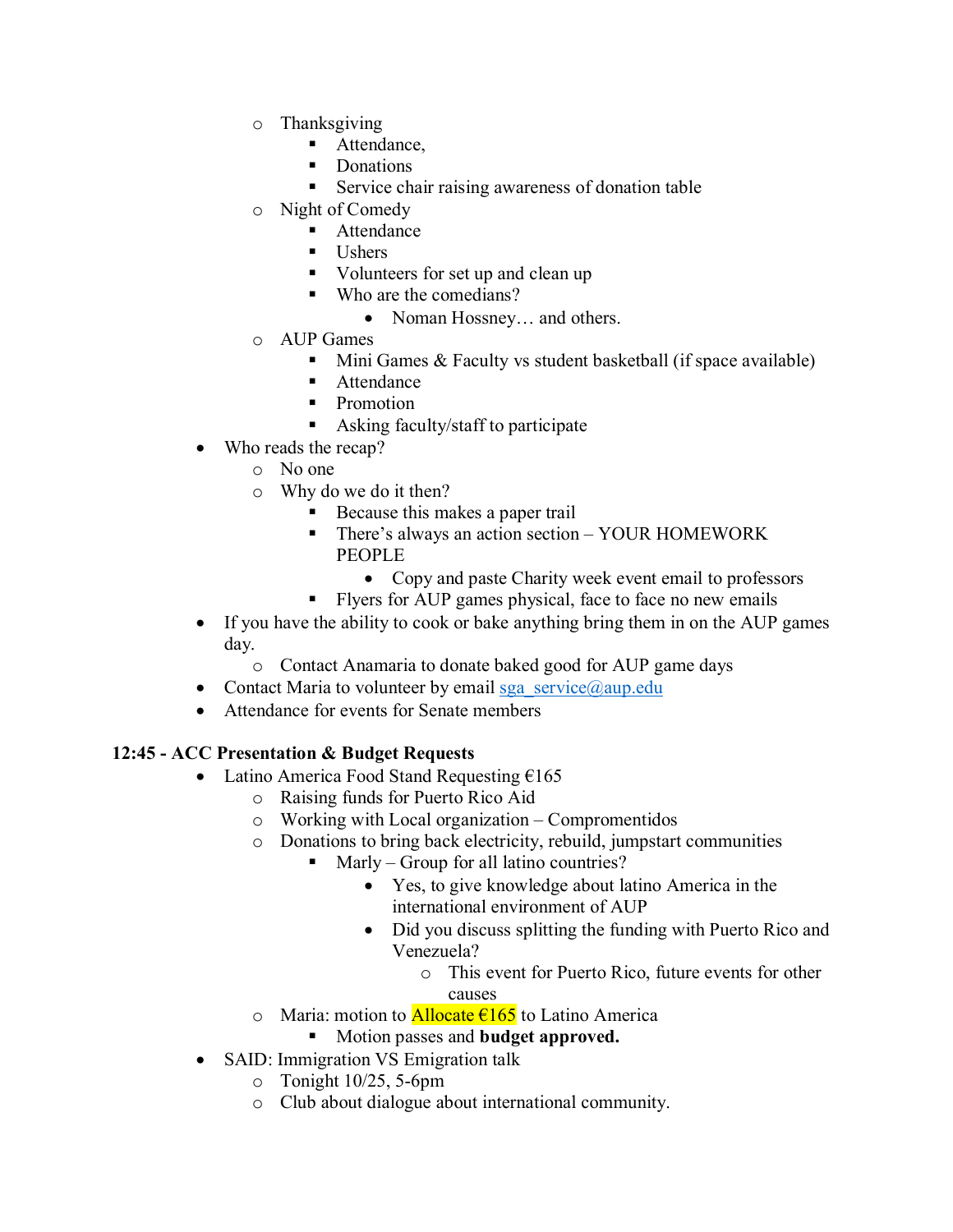- o Is there a plan to keep the dialogue civil?
	- We plan to facilitate the discussion so that it is open and calm
- o Monique: Motion to allocate  $\epsilon$ 105
	- Motion passed and budget approved
- UNICEF Film Screening: "The Shining"
	- o Marly: motion to allocate  $\epsilon$ 80
		- Motion passes and **budget approved.**
- UNICEF Mixer
	- o Welcome cocktail to touch base with all the club members
		- What does UNICEF do?
			- Raise money for different UNICEF projects
	- o Marly: Motion to **allocate**  $\epsilon$ 70
		- Motion passes and **budget approved.**
- BVSSyria Aquarium trip reimbursement to BVSSyria
	- o Tickets for children and volunteers
	- o Monique Motion to allocate  $\epsilon$ 212
		- Motion passes and **budget approved**
- BVSSyria Halloween Candy Grams
	- o Electra: Motion to allocate  $\epsilon$ 77.50 To BVS Syria
		- Motion passes and **budget approved**
- AUP Gives Back Silent Auction Tuesday November  $21^{st}$ 
	- o Kevin: Motion to **allocate €300** to Service Commitee
		- Motion passes and **budget approved**
- AUP Gives Back Comedy Night
	- o All the money will be donated?
		- Yes
	- o Popcorn for ticket buyers?
		- Yes
	- o Guests must be registers 48 hours ahead of time
	- o Links for performers?
		- $\blacksquare$  There will be a line up put out
	- o Motion to allocate €770 to Service Committee
		- Motion passes and **budget approved**
- SGA/GSC? Halloween Party
	- o Tomorrow at 7pm
	- o Revenue will go to Latino America Club
	- o Marly: Paying the bartender?
		- ▪
	- o Jasmine: Student Photographer?
		- Decided to make this special
	- o Art exhibition conflict?
		- $\blacksquare$  No
	- o Motion to **allocate**  $\epsilon$ **252.76**
	- o Motion passes and budget approved

#### 13:10 - Events Committee Presentation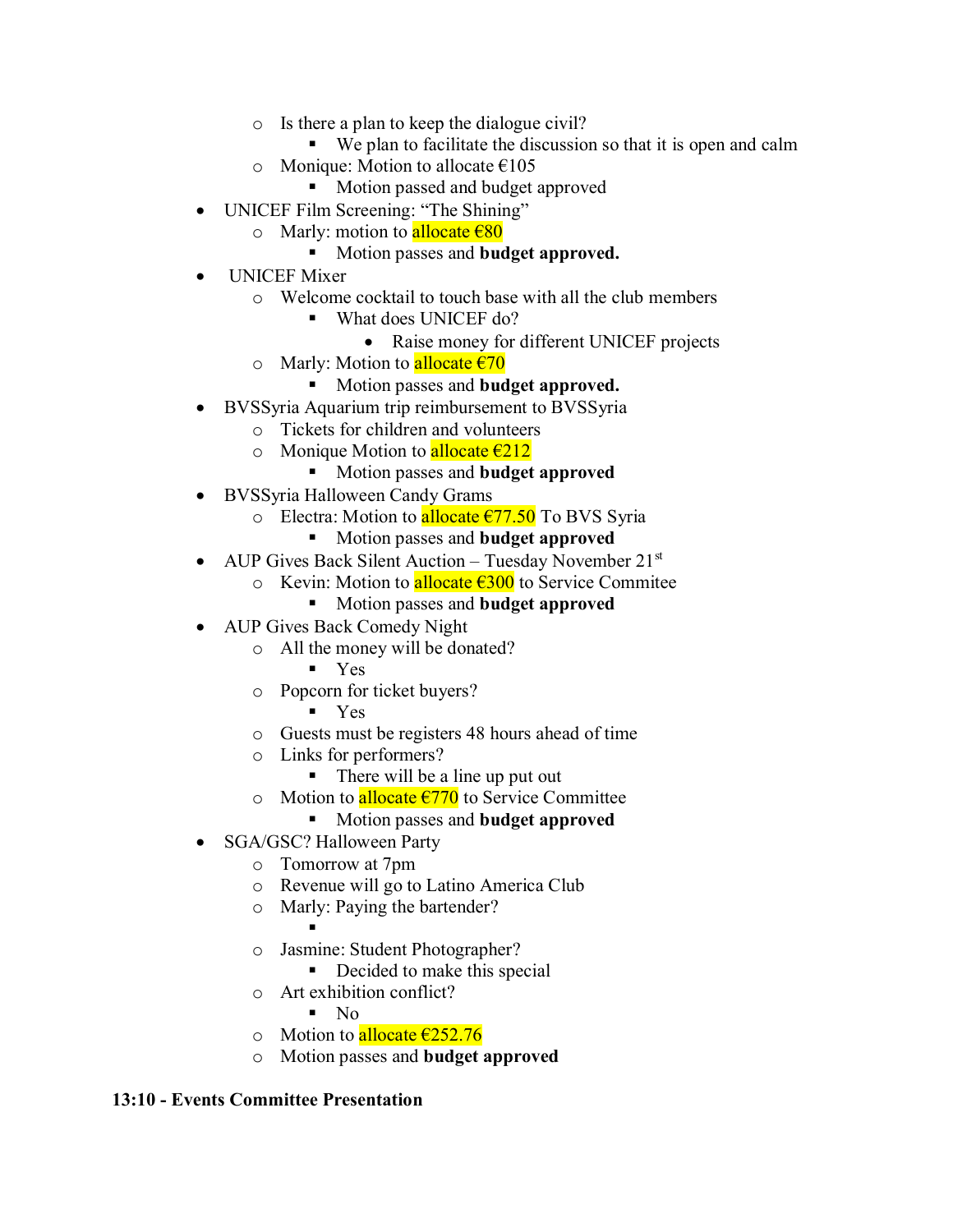- Last Week
	- Found and Lost Reading
	- Yoshi Araki Opening
	- SGA's Trivia Night
	- Wax is not African
	- Graduate Brunch
	- French Ciné club

## Coming up:

- ASM Halloween Party
- Inspire Africa Movie Night Oct 27 6:30-8:30

## 13:14 - New Business

- Monique: Pysch Event- Nov 7
	- o Lecture by Roger Free(sp?): Witnessing the Crime of our Grandparents: Remembering and responsibility in the wake of the Holocaust
	- o Tuesday at 5:30
	- o Followed by Wine and Cheese
- Jasmine: Starting to develop ideas about changes in the constitution
	- o Must be presented to senate a week before
		- Last week of November
	- o Last senate session to vote on changes
	- o Emails with any pressing concerns
	- o Thinking about sending out a poll about the "bonding trip" why do we do this the way it is?
		- This is the time to comment on any structural changes
		- Email to SGA/Judiciary
		- Maria: Update the constitution?
			- Yes!
		- Link of updated constitution in recap please
		- Send to [sga\\_judiciary@aup.edu34](mailto:sga_judiciary@aup.edu34)

#### ▪

# 13:24 – Senate Adjourned